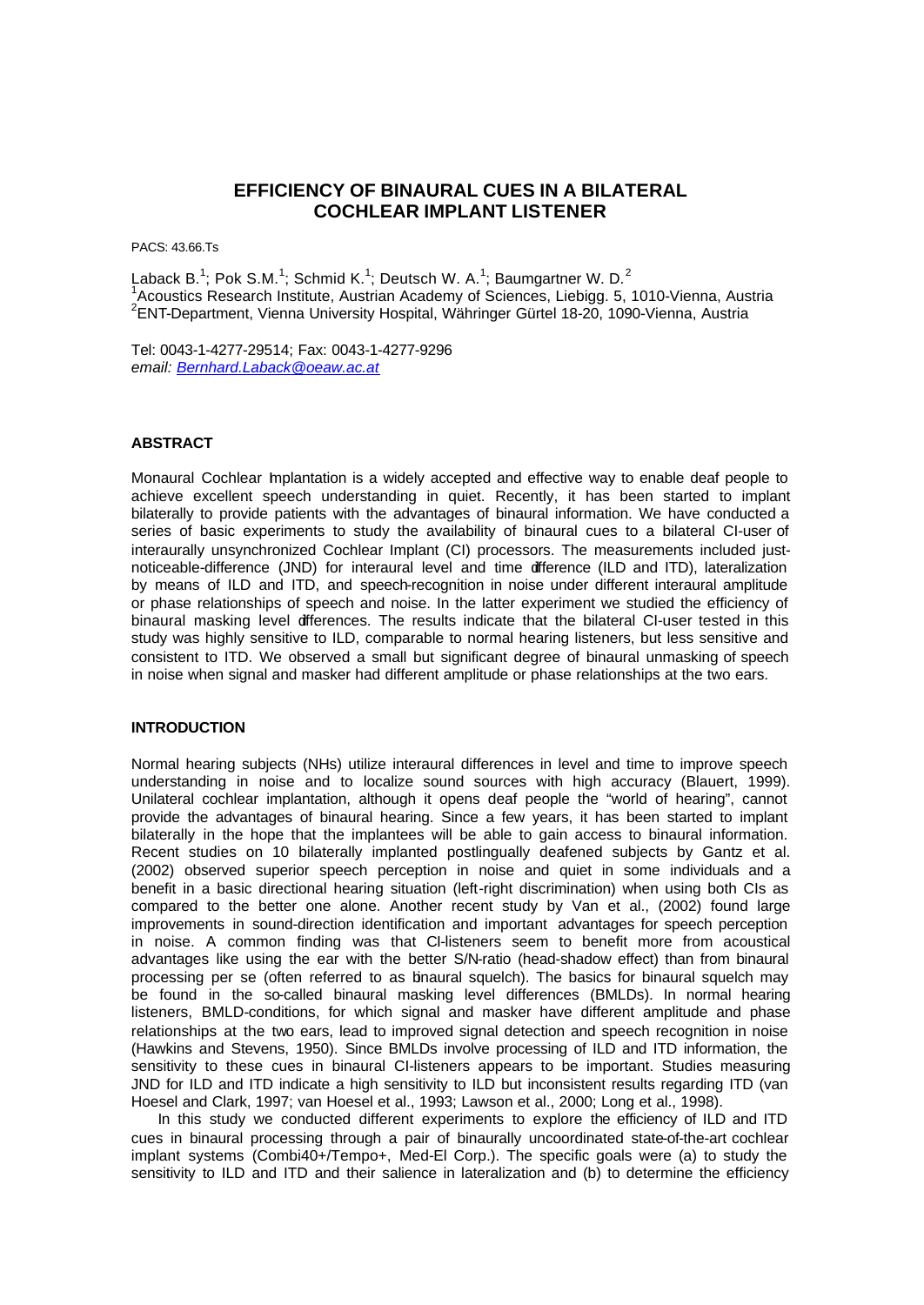of interaural amplitude and phase differences in speech recognition in noise. Feeding the stimuli into the auxiliary inputs of the processors enabled us to control and study the specific effects of ILD and ITD, which is not possible when presenting the stimuli via loudspeakers.

In the first experiment, JNDs for ILD and ITD were obtained for various broadband signals differing in their temporal envelope characteristics. The specific question was: What role does the test-stimulus itself play in the transmission of ILD and ITD? In the second experiment, the salience of ILD and ITD in lateralization was measured applying a cross-modality matching procedure. The specific question was: If bilateral CI-listeners are able to discriminate relevant ILDs and ITDs, do they integrate them at higher auditory stages and perceive lateral in-head positions as known for normal hearing? In the third experiment, speech recognition in noise was tested under various BMLD-conditions.



**FIG. 1**. JNDs for ILD (upper part) and ITD (lower part). Results for the CI-listener and the NHs are denoted with triangles and squares, respectively. The error bars in the upper part for NHs give the standard deviations. In some cases, the standard deviations are smaller than the symbol height.

#### **SUBJECTS, EQUIPMENT, PROCESSOR FITTING AND LOUDNESS BALANCING**

One female bilaterally implanted postlingually deafened subject completed all experiments reported in this paper. Due to the quick intervention (ENT-department Vienna) following a bacterial meningitis, the duration of deafness was only 1.5 months on the right ear and 5.5 month on the left ear (from onset of deafness until activation of the speech processor). Full 30mm insertion depth of the stimulation electrodes of the 12-channel COMBI40+, Med-El Corp. (Zierhofer et al. 1995), operating in monopolar configuration, was achieved on both sides. The subject achieved complete open-set speech understanding in quiet without lip-reading and is able to use the telephone without auxiliary equipment. At the time of testing she had a binaural CI-hearing-experience of 3y 5mo. During testing, she used her TEMPO+ BTE speech processors. These were programmed with the CIS-strategy applying standard fitting parameters as she was used to from her clinical fitting (logarithmic filterbank; compression constant: 1024; pulserate/electrode: 1515 pps; pulse duration: 26.7 μs/phase). Solely the electrical dynamic range was extra fitted for the purpose of the experiments, as described below. Three normal hearing listeners served as control subjects in experiment I, one of them in experiment II and two of them in experiment III. Their etiology was free of any hearing disorders and their audiometric thresholds in the relevant frequency range were below 10 dB HL.

The experimental stimuli were generated digitally and output at 96 kHz and 24 bit via an external DAC. This was connected to a headphone amplifier and a pair of attenuators. When testing the CI-listener, the outputs of the attenuators were connected to the auxiliary inputs of the speech processors. The automatic gain control was deactivated. In testing the normalhearing subjects, the stimuli were presented via a circumaural headphone connected to the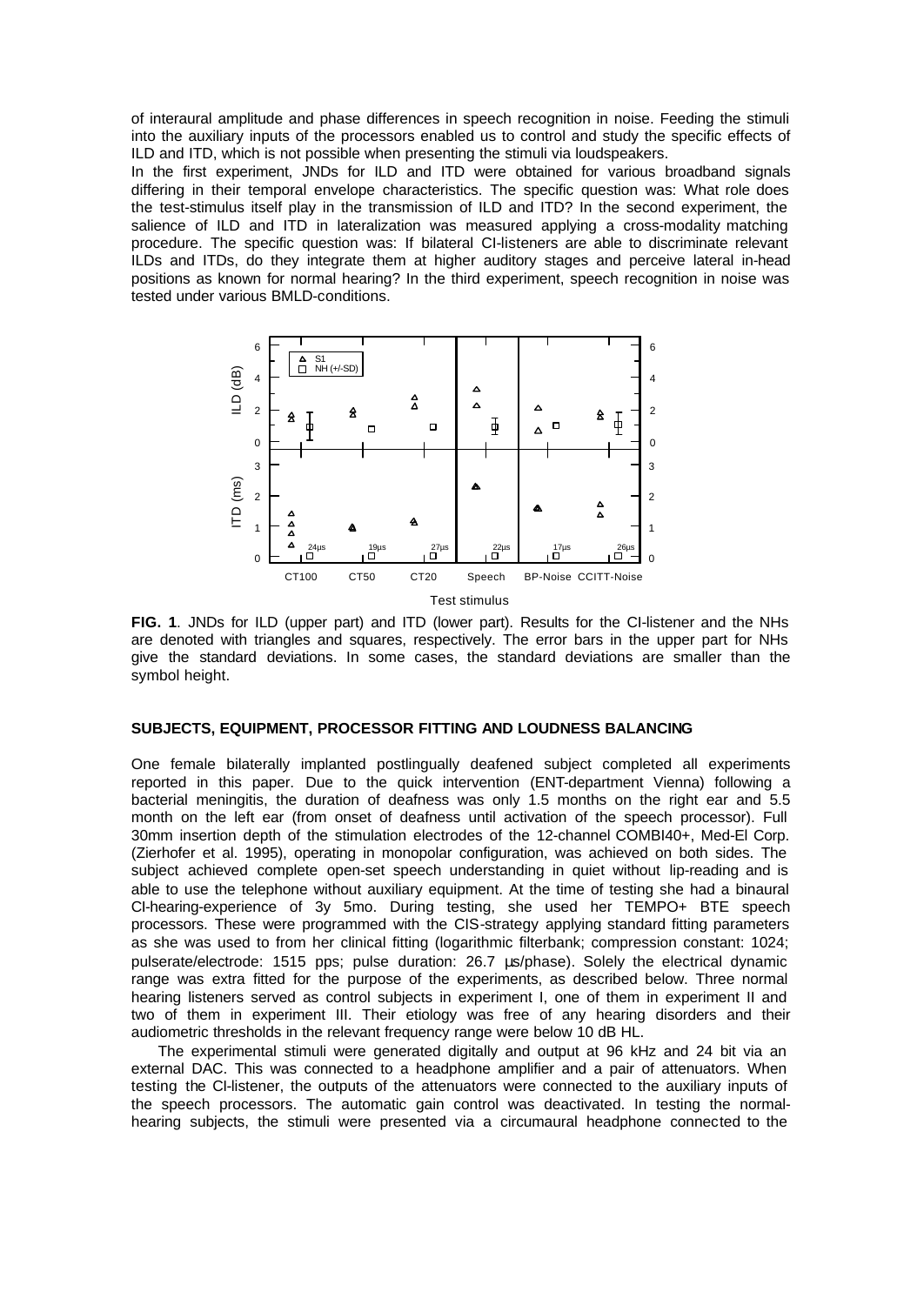attenuators. The experiments were controlled by custom-made software routines within the STX<sup>1</sup>-system. The NH-subjects were tested in a double-walled sound-attenuating chamber.

All tests described here were performed using an experimental bilateral processor fitting. The aim of this fitting was to achieve interaurally symmetrical growth-of-loudness impressions, when a signal with increasing level is fed into the auxiliary inputs of the processors. First, the electrical dynamic at each electrode was determined. Then, loudness matching of the MCLlevels across the electrodes at either ear was performed. Finally, binaural loudness balancing was achieved by first loudness matching one interaural electrode pair in the middle of the array (by attenuating the louder one) and than adjusting the remaining electrodes on the modified side accordingly.

Each of the stimuli tested in experiments I and II was loudness balanced by means of an interaural loudness comparison task using a computer controlled procedure. Each balanced value was defined as the reference ILD-condition (0 dB) for that stimulus.

## **EXPERIMENT I: JND FOR ILD AND ITD**

#### Stimuli and procedure

Three types of signals were used as stimuli: a) Clicktrains of 40 µs phase duration and repetition rates of 20, 50 and 100 Hz. b) a disyllabic German word with an onset-plosive and c) a bandpass-filtered random noise (150-1700 Hz) and a CCITT-noise (Rec. G.227). These were selected to test how the temporal envelope characteristics of these signals influence the transmission of ILDs and, in particular, ITDs. Clicktrains were expected to perform best due to their steep temporal envelope shifts at regular time intervals. In addition, an improvement in performance with increasing repetition rate was assumed. Noise stimuli, on the other hand, were expected to perform lowest, because their fast temporal envelope fluctuations might not be transmitted by the envelope extraction algorithm and the pulsatile electrode stimulation. The speech signal was expected to perform in between the first two signal types.

The sensitivity for ILD and ITD was measured by an adaptive two-interval two-alternativeforced-choice (2AFC) procedure with the 1up/3down rule, which converges at the 79.4 % point on the psychometric function. The subjects had to indicate if they heard the second of two successively presented stimuli to the left or the right of the first stimulus. To achieve a constant overall level, the ILDs were split between the two ears. To avoid monaural loudness comparison, the stimuli were randomly roved in overall level  $(\pm 4$  dB). The threshold was defined as the mean of the last 8 of 12 reversals. At least two JND-measurements were performed for each stimulus.

#### **Results**

l

The upper part of Fig. 1 shows the ILD-JNDs of the CI-listener (triangles) and the means of three normal hearing observers (squares) with standard deviations for each of the signals ordered from left to right according to their expected performance for ITDs. The averaged JNDs of the CI-listener range from 1.4 to 2.7 dB. This is only slightly above the range of JNDs of the normal hearing subjects (0.8 – 1.1 dB). The ILD-JNDs of neither the CI-subject nor the NHs show a systematic dependency on the test stimuli.

The lower part of Fig. 1 presents the results for ITD. In contrast to the ILD-JNDs, we found a large difference in the ITD-JNDs between the CI-listener (mean values between 835 and 1935 µs) and the NHs (mean values between 17 and 34 µs). Furthermore, the CI-listener exhibited a high degree of test-retest variability. For the CI-listener, the order of performance for the different stimuli agrees in part with the expectations: clicktrains achieved lower JNDs (384-1400 µs) than the speech signal (2268-2296 µs) and the noise stimuli (1354-1705 µs), both differences being significant (p<0.0001). Increasing the repetition rate of the pulsetrains (20/50/100 Hz) tended to result in higher sensitivity, although this was not significant. However, in contrast to expectation, the speech stimulus did not perform better than the noise stimuli.

 $1$  STX is a windows-based software system for acoustics, speech and signal processing, developed at the Acoustics Research Institute of the Austrian Academy of Sciences.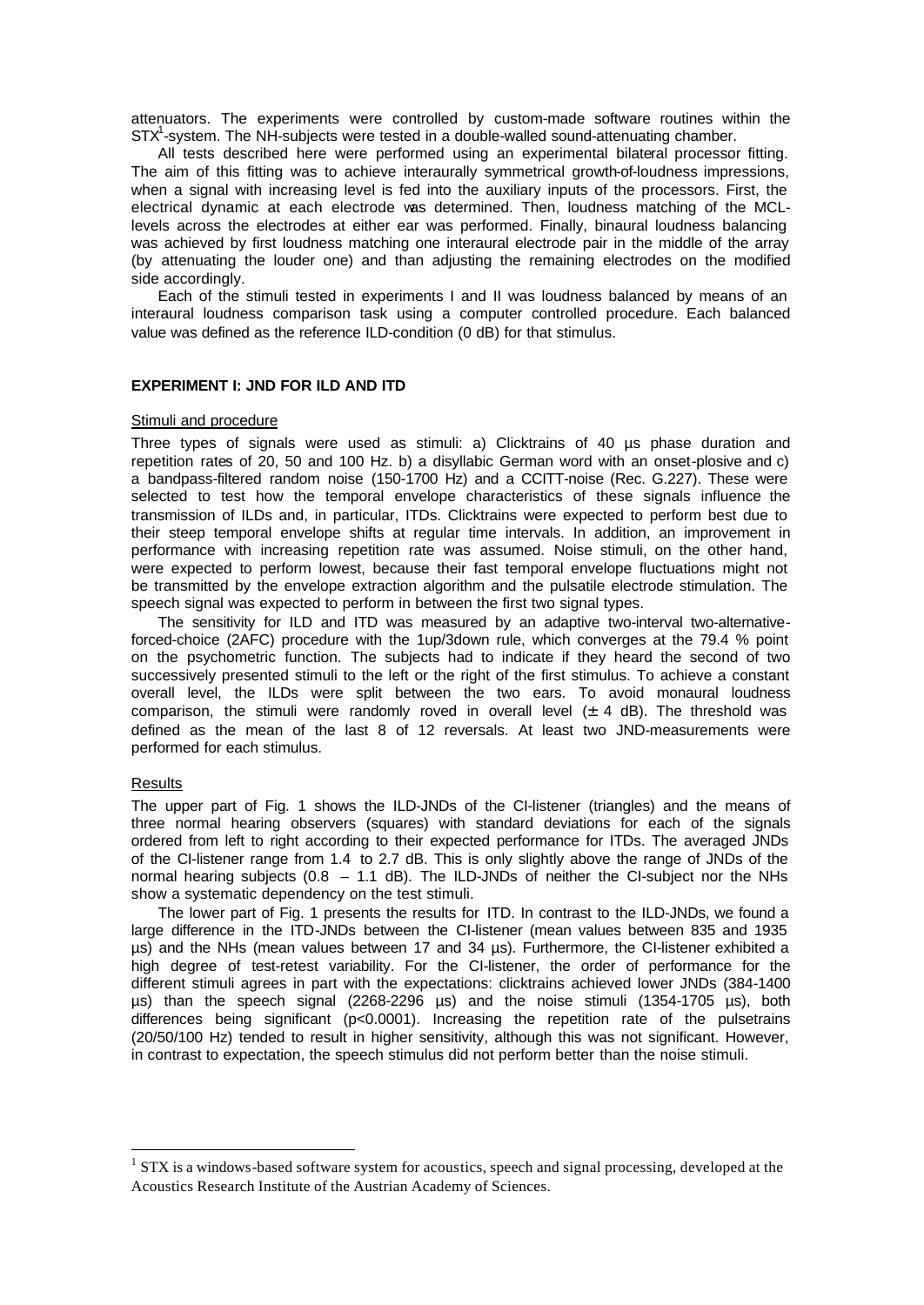### **EXPERIMENT II: LATERALIZATION BASED ON ILD AND ITD**

### Stimulus and Procedure

We selected the 100 Hz clicktrain as stimulus for the lateralization test because it yielded the lowest JND for ITD and a sufficient ILD-JND.

Measurement of perceived lateralization associated with ILDs and ITDs was performed by means of a cross-modality matching procedure. The subjects placed a slider on a horizontal lateralization axis to the position of the perceived intracranial position of the test stimulus. The axis ranged from the left to the right border of the computer screen and had no markers except at the midpoint. Each trial consisted of three stimulus presentations. The subjects could repeat stimulus presentation. Each stimulus block consisted of randomized presentations of 8 repetitions of 21 interaural conditions, resulting in a total of 168 trials per block. The ILDconditions were linearly distributed in the range of  $\pm$  10 dB, the ITDs in the range of  $\pm$  1042 µs. To familiarize the subjects with the range of conditions, each block started with the test stimulus moving from far left to far right, corresponding to the range of ILDs or ITDs used in this block. The subjects were requested to make use of the entire lateralization scale.

#### **Results**

Fig. 2 gives a collection of the results for all tested conditions. The lateralization judgements (arbitrary units, +/- 100 corresponding to far left and right, respectively) are plotted as a function of ILDs (in dB) or ITDs (in µs). For all conditions, linear regression lines provide a good fit to the lateralization judgements ( $p < 0.0001$ ). The slopes of all distributions differ significantly from that of a horizontal distribution (p < 0.0001, one-tailed *t* test). This indicates that all subjects (including the CI-listener) lateralized systematically upon ILDs as well as ITDs.

Regarding ILDs, the slope of the CI-subject's distribution and the variance of the judgements is similar to that of the NH. Concerning ITDs, the slope of the CI-subject (0.045 lat.unit/µs) is significantly shallower ( $p < 0.0001$ ) than that of the NH (0.0704 lat.unit/µs). However, following Sayers (1964), some subjects might have normalized their lateralization judgements so that between-subject comparisons of the slopes should be interpreted with caution. In accordance with the ITD-JND for the CI-listener, the lateralizations in the range  $\pm$ 400 µs yielded more variance. Outside this range, however, lateralization was systematic and differed significantly from the midline-condition, when the ITD was larger than 833 µs to the left side ( $p < 0.001$ ) or 313 us to the right side ( $p < 0.003$ ).

# **EXPERIMENT III: SPEECH RECOGNITION IN NOISE: BINAURAL MASKING LEVEL DIFFERENCES**

#### Stimuli and Procedure

Speech reception in noise was tested using the adaptive *Oldenburg Sentence Test* (Wagener et al., 1999). This determines the speech reception threshold (SRT), defined as the point of 50% speech recognition performance on the psychometric function, by adaptively varying the speech level against a constant speech-simulating noise (CCITT) at a comfortable level. Each sentence contains 5 elements: *name verb numeral adjective object* with random combination from an inventory of 50 words. This results in more or less meaningful sentences, avoiding context effects. The speech level at 50 % intelligibility was calculated over the last 20 out of a total of 30 presentations. Each measurement was repeated once.

The following interaural signal conditions were tested:  $S_LN_L$ ,  $S_RN_R$ ,  $S_0N_0$ ,  $S_0N_p$ ,  $S_pN_0$ ,  $S_LN_0$ and *SRN0*, where S symbolizes the speech and N the noise signal. The suffixes denote the relative amplitude or phase at the two ears (L=left ear only, R=right ear only, 0=diotic and π=phase inversion).

# Results

Fig. 3 shows the SRTs for the different interaural conditions. The results for the CI-listener and two NHs are indicated by black and white bars, respectively. Regarding the two monaural conditions *SLNL* and *SRNR*, which can be viewed as *reference conditions*, the SRTs for the CIlistener are, on average, 6.4 dB lower than for the NHs.

To test the advantage of presenting signal and noise to both ears as compared to the better ear alone (*binaural summation*), we compared the conditions *SLNL* or *SRNR* with *S0N0*. The NHs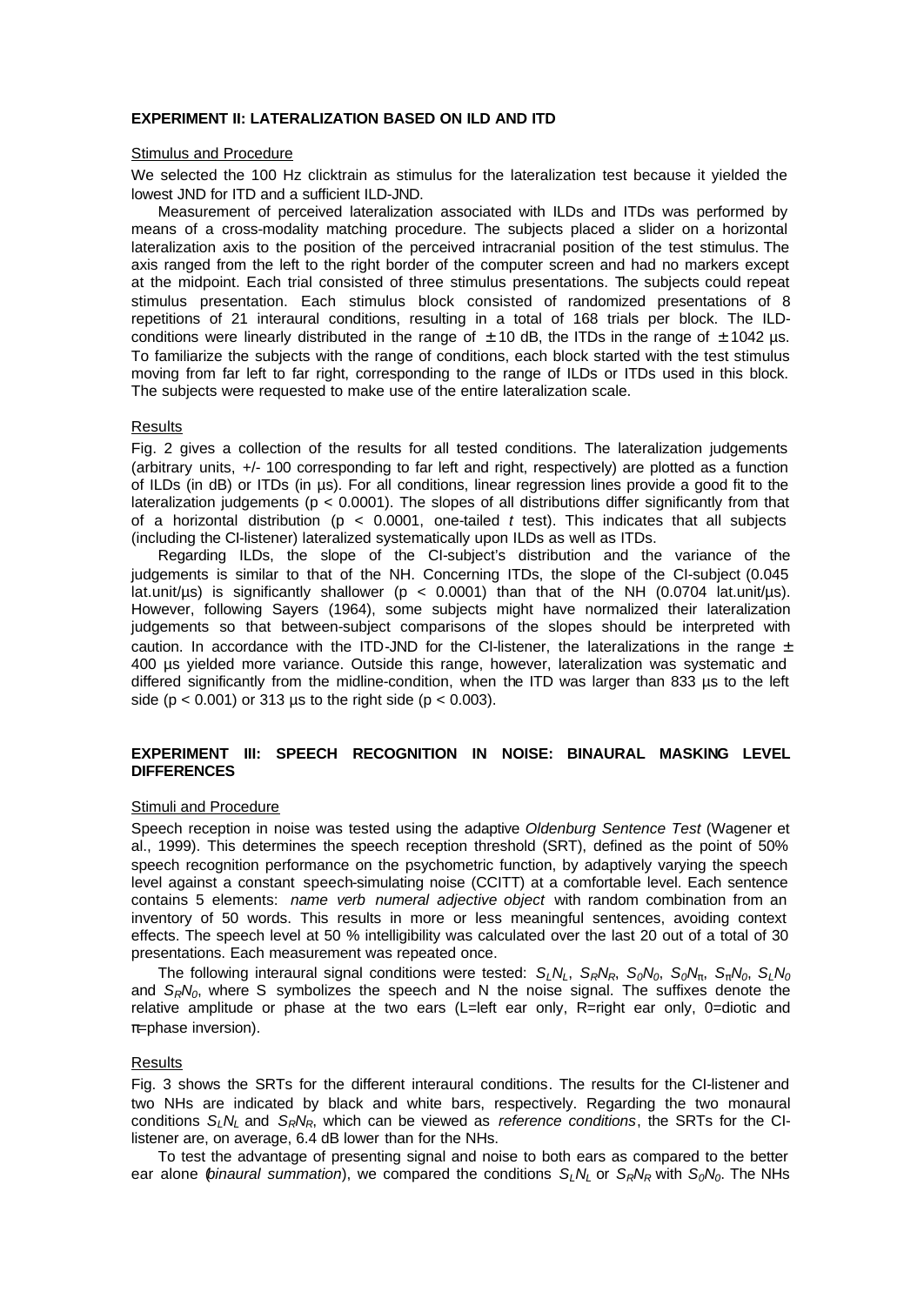showed nearly no binaural summation (0.2 dB), whereas the CI-listener yielded a slightly larger improvement (0.5 dB). However, since this effect is lower than the measurement error of 1 dB (Wagener et al., 1999), the number of measurements is to small to indicate significance.

The difference between the conditions  $S_0N_0$  and  $S_0N_p$ , or  $S_pN_0$  corresponds to the BMLD condition with different interaural phase relationships of signal and masker. While NHs exhibit a large effect (8.9 dB), the CI-subject show an advantage of 2.1 dB. The differences between the conditions  $S_L N_L$  and  $S_L N_0$  as well as between  $S_R N_R$  and  $S_R N_0$  correspond to the classical BMLDs with different interaural amplitude relationships of signal and masker. NHs yield a large effect of 6.5 dB (mean for both ears) and the CI-subject shows a small but reliable advantage of 1.2 dB (mean for both ears). The BMLDs for amplitude and phase differences are indicators for the benefit resulting from spatial separation of speaker and noise, excluding the head shadow effect. This is referred to as the *binaural squelch* effect, as obtained when testing with loudspeakers (e. g. Gantz et al., 2002 or Schön, et al., 2001) or by applying head-related transfer functions to simulate spatial separation of speech and noise (Lawson et al., 2001). Our results for binaural summation are in line with those of Gantz et al. (2002), and Lawson et al. (2001), showing either a small or no effect. Concerning binaural squelch, Gantz et al. (2002) reported effects between 10 and 18 % in three subjects and no effect in the remaining seven subjects tested. Lawson et al. (2001) reported on an improvement of about 4 % and Schön et al. on a gain of 10.7 %. The improvement in SRT of 2.1 dB found in our CI-listener roughly corresponds to 10-20 % gain in speech recognition in noise.





**FIG. 3**. Speech reception thresholds (SRTs) for various BMLDs (see text).

**FIG. 1**. Lateralization judgements based on ILD (left) and ITD (right). The top and middle panels give the results for the CIlistener and the NH, respectively, with linear regression lines. The lower plots compare the means of the judgements at each condition.

# **DISCUSSION**

Experiment I demonstrated that a pair of state-of-the-art CI-systems used by the tested CIlistener enabled her to achieve ILD-JNDs comparable to normal hearing subjects. This ability is an important basis in different aspects of binaural processing. It is noteworthy that the obtained JNDs appear to represent the limit of sensation rather than the limits of amplitude resolution of the CI-system. Regarding ITD, the JNDs were considerably higher and the reproducibility was weaker than in normal hearing subjects. The observed JNDs are in agreement with recent measurements by Van et al. (2002). While the weak reproducibility might be due to the uncoordinated stimulation at the two ears, it appears unlikely that synchronization of the processors alone would completely restore "normal" JNDs. Rather, various other factors may